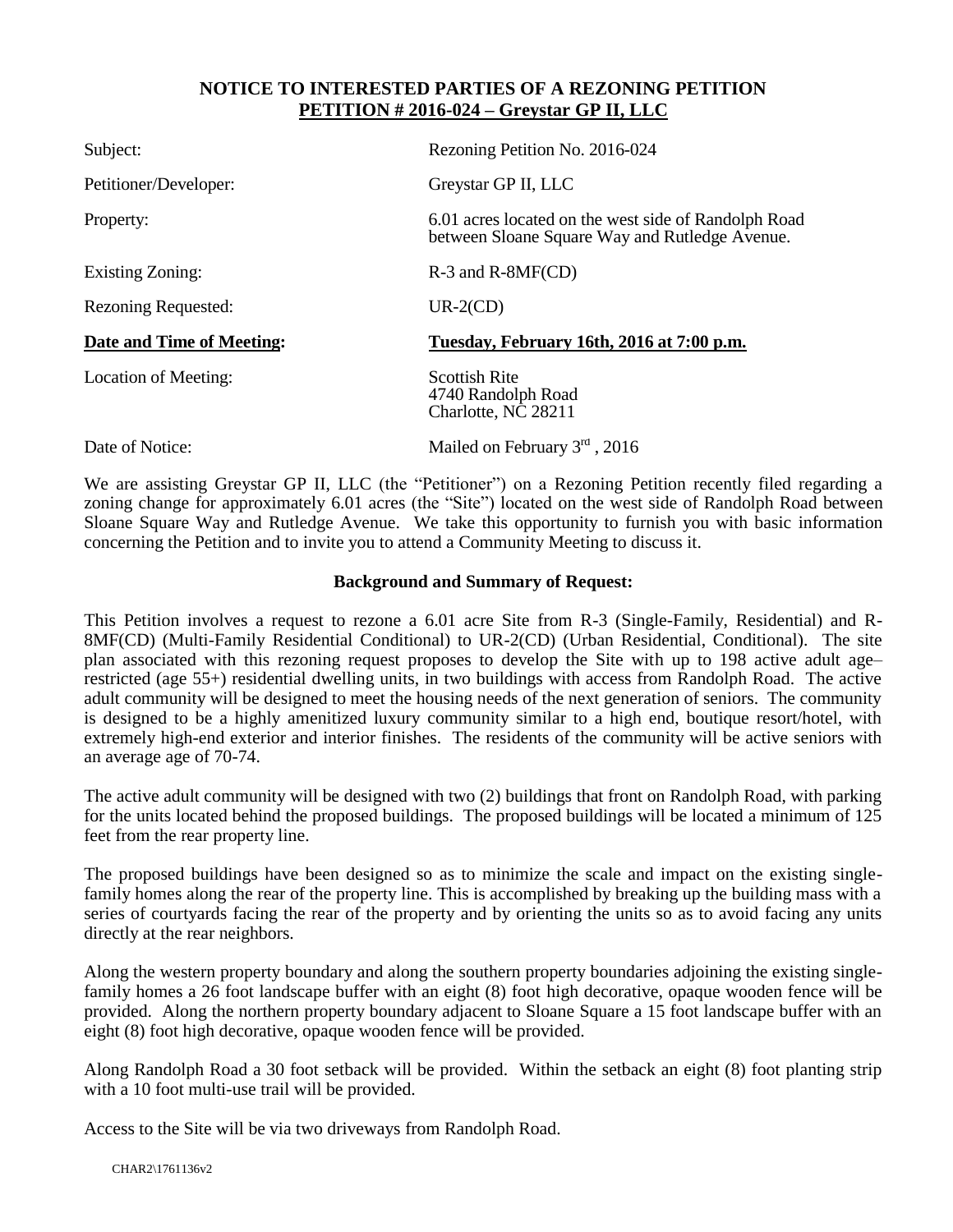## **Community Meeting Date and Location**

The Charlotte-Mecklenburg Planning Commission's records indicate that you are either a representative of a registered neighborhood organization or an owner of property near the Site. **Accordingly, we are extending an invitation to attend the upcoming Community Meeting to be held on Tuesday, February 16, at 7:00 p.m. at the Scottish Rite - located at 4740 Randolph Road, Charlotte, North Carolina 28211.**  Representatives of the Petitioner look forward to discussing this exciting rezoning proposal with you at the Community Meeting.

In the meantime, should you have questions about this matter, you may call Keith MacVean (704-331-3531) or Jeff Brown (704-331-1144). Thank you.

cc: Mayor and Members of Charlotte City Council John Kinley, Charlotte Mecklenburg Planning Commission Tammie Keplinger, Charlotte Mecklenburg Planning Commission Ben Liebetrau, Greystar GP II, LLC Josh Glover, Greystar GP II, LLC Nate Doolittle, LandDesign, Inc. Jefferson W. Brown, Moore & Van Allen, PLLC Keith MacVean, Moore & Van Allen, PLLC